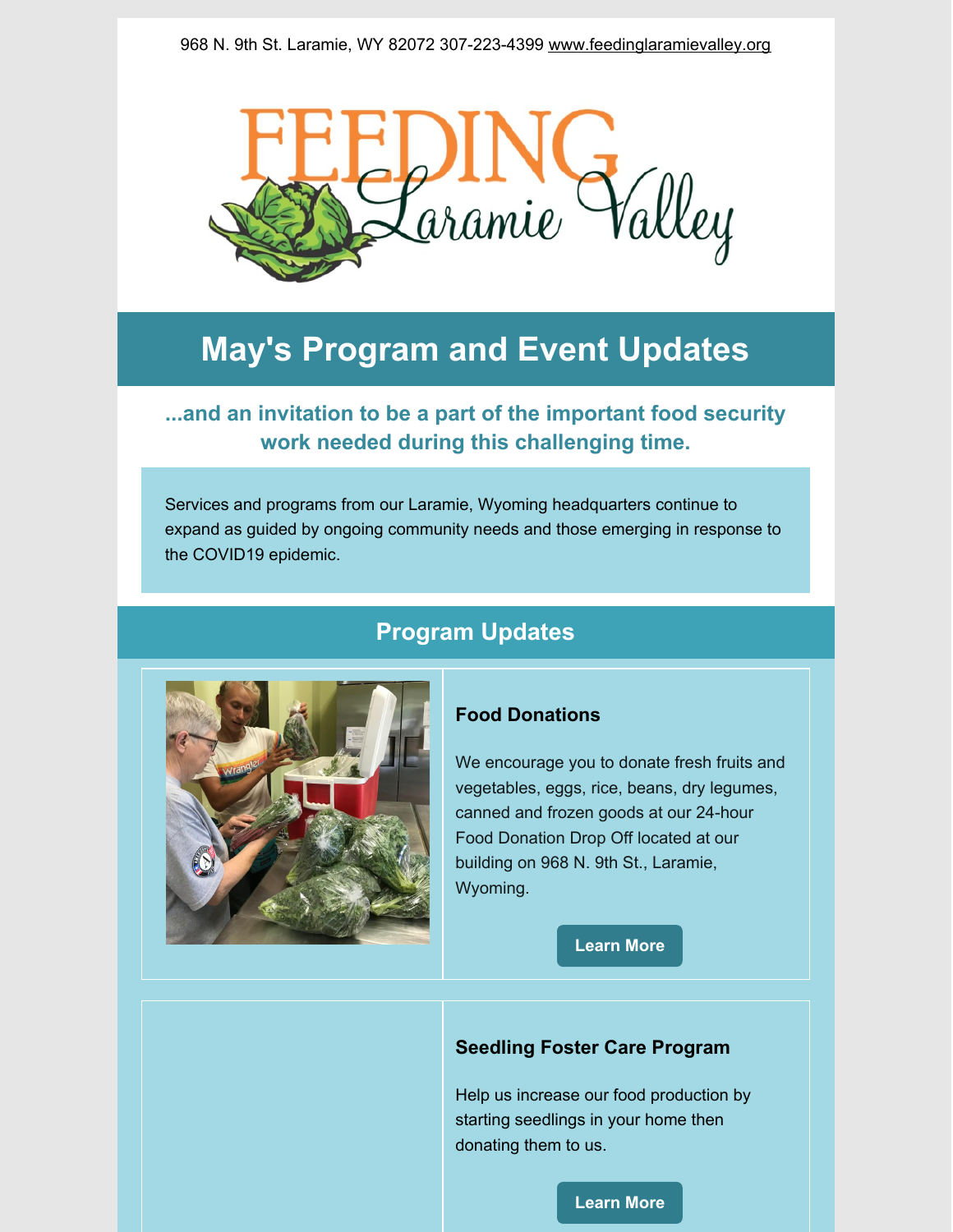

# **Volunteer Updates**



### **Volunteer Opportunities**

Do you have extra time on your hands? What inspires you to volunteer? We have plenty of virtual and in-person volunteer opportunities to stay connected with the community. Help prepare food, grow seedlings, create recipes, deliver food, and donate food.

**[Learn](https://www.feedinglaramievalley.org/volunteer) More**

# **Other News**



Wyoming Conservation Corps (WCC) has started working with our Shares Teams at our largest production farm to get it ready for planting this growing season! Preparing the land is essential to a successful growing season and the continuing success of our Shares Program, so we want to send a special thank you to WCC from all of us at Feeding Laramie Valley!

**[Learn](https://wyoconservationcorps.org/) More**

We send you all our best during these challenging times and are here to help our community share the best it has to offer with one another.